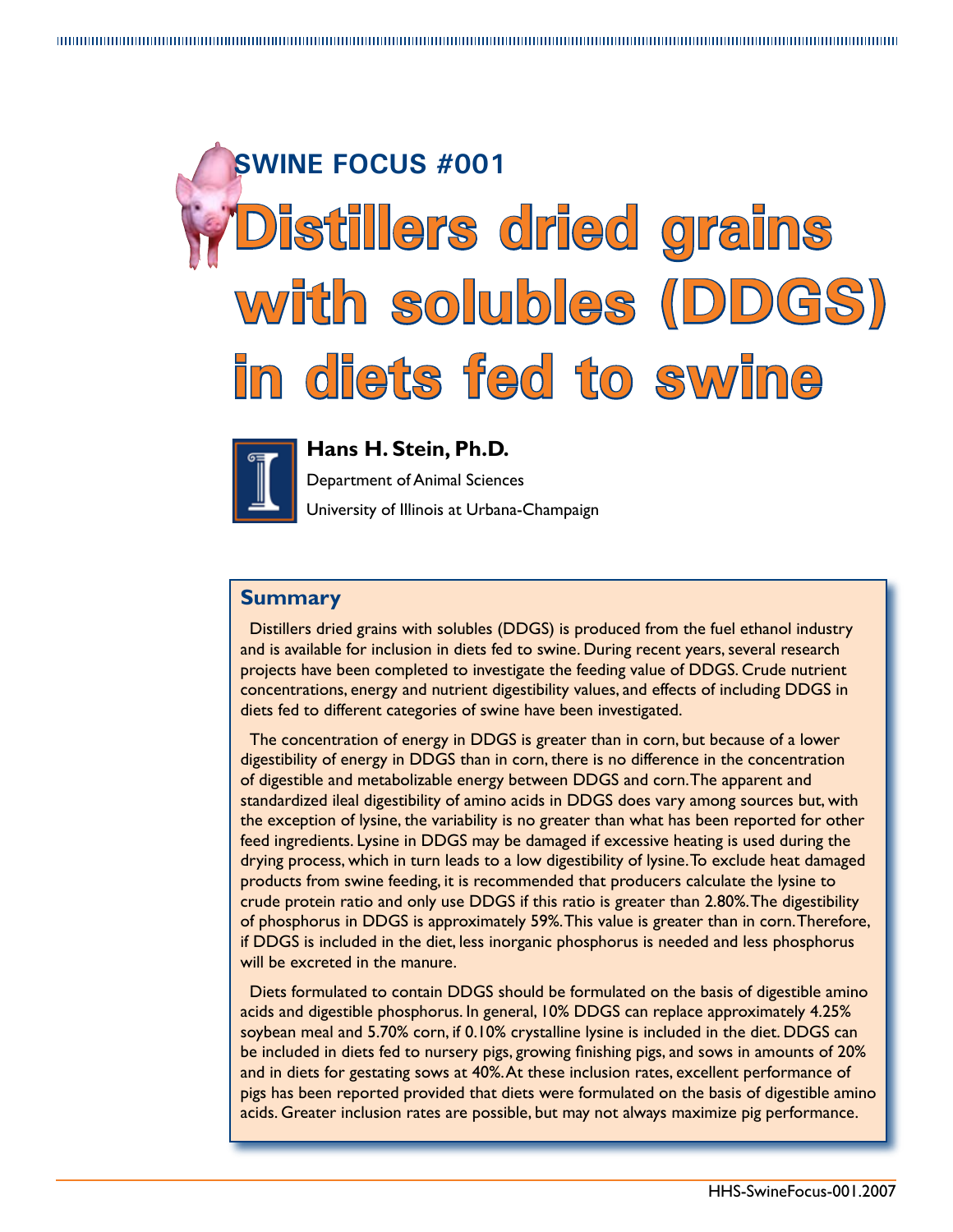# **Concentration and digestibility of energy and nutrients in DDGS**

In the United States, most ethanol is produced from corn, but sorghum and barley are used at a few plants and some plants use blends of different cereal grains. The DDGS that is produced is characterized by the grain that was used to produce the ethanol, but even if the same grain is used, variability in the chemical composition of DDGS may be observed. Analyzed concentrations of energy and nutrients in a large number of DDGS samples are presented in Tables 1, 2, 3, and 4 along with measured contents of digestible energy, digestible phosphorus, and digestible amino acids.

The average concentration of gross energy in DDGS is approximately 5,530 kcal GE per kg dry matter (**DM**) or 2,514 kcal per lb of DM. This value is greater than the energy concentration in corn. However, the digestibility of energy in DDGS is lower than in corn and the measured concentration of digestible (**DE**) and metabolizable (**ME**) energy in DDGS is 4,140 and 3,897 kcal per kg DM, respectively (Pedersen et al., 2007). These values correspond to 1,882 and 1,771 kcal per lb DM and are not different from the DE and ME in corn (Table 1).

Because starch is converted to ethanol during the fermentation process, only small amounts of starch are present in DDGS (Table 2). However, the fiber in corn is not converted to ethanol so the concentration of fiber (i.e., ADF and NDF) is relatively high in DDGS (Table 2).

The phosphorus concentration in DDGS is approximately 0.60%. The apparent total tract digestibility of phosphorus in DDGS is approximately 59% (Table 3). The corresponding value for corn is 21.5%, which is significantly lower than in DDGS (Pedersen et al., 2007). The reason for the greater

digestibility of phosphorus in DDGS than in corn may be that some of the bonds that bind phosphorus to the phytate complex in corn have been hydrolyzed during the fermentation process in the ethanol plants, which makes more phosphorus available for absorption. As a consequence, 

ileal digestibility of amino acids were determined in 36 samples of DDGS originating from 35 different ethanol plants in the Midwest (Table 4). The results showed that some variations exist for amino acid digestibility among different samples of DDGS (Stein et al., 2005; Pahm et al., 2006a and b; Stein et al., 2007; Urriola et al., 2007). This is true in particular for lysine that is more variable than

**Table 1. Concentration of energy in corn and 10 samples of distillers** 

**dried grains with solubles (DDGS) fed to growing pigs a, b, c**

| Item                                  | Ingredient: | Corn  |         |                       | <b>DDGS</b>     |                         |
|---------------------------------------|-------------|-------|---------|-----------------------|-----------------|-------------------------|
|                                       |             |       | Average | Standard<br>dev. (SD) | Lowest<br>value | <b>Highest</b><br>value |
| Gross energy, kcal/kg DM              |             | 4,496 | 5,434   | 292                   | 5,272           | 5,592                   |
| Apparent total tract digestibility, % |             | 90.4  | 76.8    | 2.73                  | 73.9            | 82.8                    |
| Digestible energy, kcal/kg DM         |             | 4,088 | 4,140   | 205                   | 3,947           | 4,593                   |
| Metabolizable energy, kcal/kg DM      |             | 3,989 | 3,897   | 210                   | 3,674           | 4,336                   |

a Data from Pedersen et al., 2007.

**All data are based on 11 observations per treatment.** 

 $\degree$  One kg = 1,000 g = 2.2 lb.

#### **Table 2. Concentration of carbohydrates in 46 samples of distillers dried grains with solublesa**

| Item                 | Average | Low  | <b>High</b> | SD  |
|----------------------|---------|------|-------------|-----|
| Starch, total, %     | 7.3     | 3.8  | 11.4        | l.4 |
| Starch, soluble, %   | 2.6     | 0.5  | 5.0         | 1.2 |
| Starch, insoluble, % | 4.7     | 2.0  | 7.6         | ۱.5 |
| ADF, %               | 9.9     | 7.2  | 17.3        | 1.2 |
| NDF <sub>,</sub> %   | 25.3    | 20.1 | 32.9        | 4.8 |

aUnpublished data from the University of Illinois.

if DDGS is included in diets fed to swine, the utilization of organic phosphorus will increase and the need for supplemental inorganic phosphorus (i.e., dicalcium phosphate or monocalcium phosphate) will be reduced. This will not only reduce diet costs but also reduce the quantities of phosphorus that are excreted into the manure from the animals.

The concentration and standardized

all other indispensable amino acids in terms of digestibility (Fastinger and Mahan, 2006; Stein et al., 2006). The reason for this variation is believed to be that lysine may have been heat-damaged in some of the samples of DDGS, which has lowered the digestibility of lysine in these samples (Cromwell et al. 1993). Most amino acids in DDGS have a medium digestibility and, except for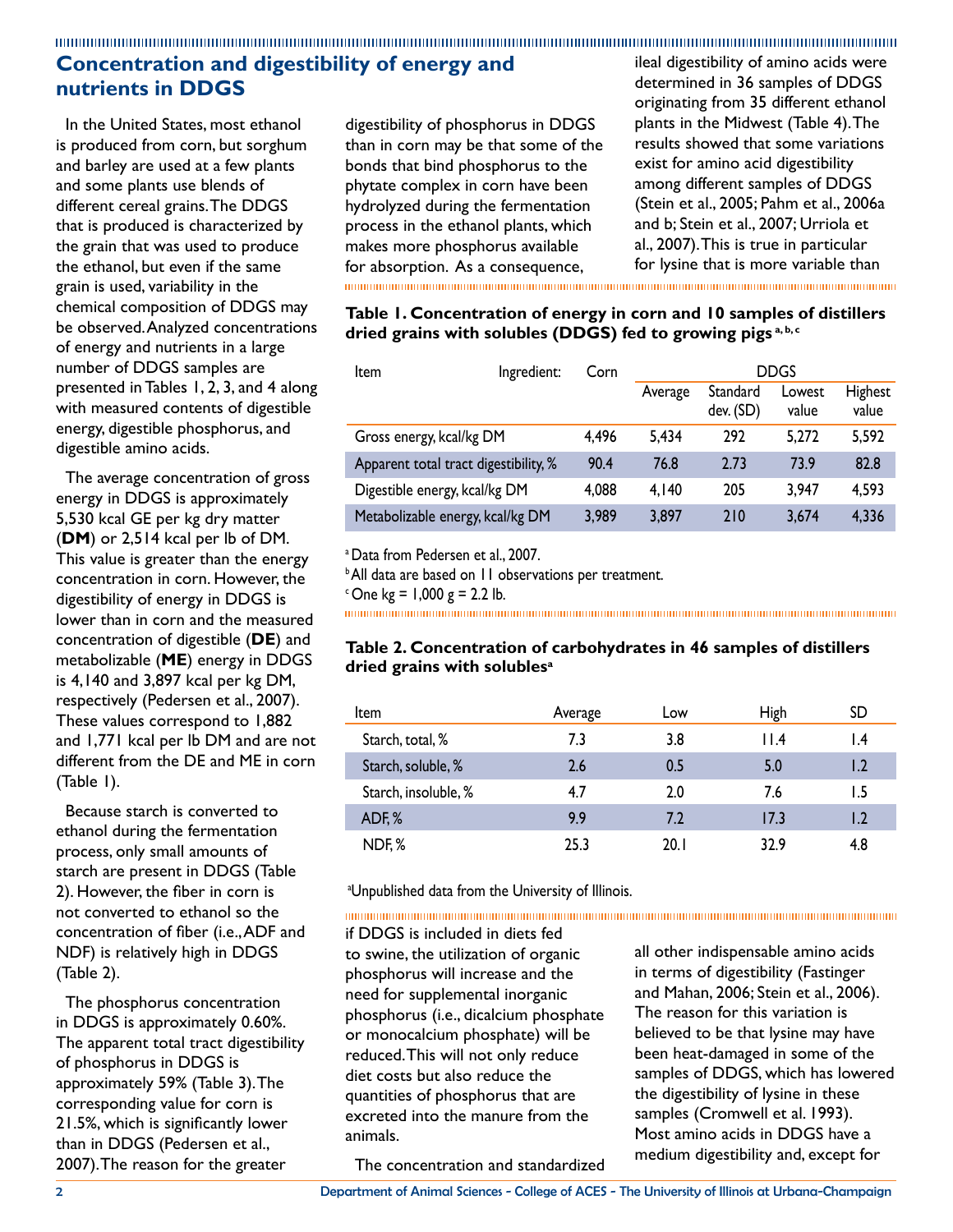lysine, the variability among different samples is within the normal range of variation found in other feed ingredients. To reduce the risk of utilizing sources of DDGS that have a low digestibility of Lysine because of heat damage, the lysine to crude protein ratio can be calculated (Table 5). The low digestibility of lysine is often associated with a low analyzed concentration of lysine in the sample, which is the reason why the lysine to crude protein ratio gives an estimate of the quality of the lysine in the sample. If the lysine to crude protein ratio is 2.80% or greater, then the DDGS has an average or above average quality, but if the ratio is lower than 2.80, then the product has a reduced quality. Because lysine is usually the first limiting amino acid in diets fed to swine, DDGS samples with a lysine to crude protein ratio that is less than 2.80 should not be used.

## **Considerations when buying DDGS**

Because there is some variability among sources of DDGS, it is recommended that producers examine concentrations of nutrients in the product before buying DDGS. To confirm that the product is a true DDGS product that has not been diluted with soy hulls or reduced in fat concentration, it is recommended that guarantees for nutrient concentrations are obtained from the supplier. The crude protein concentration should be at least 27% and total fat and total phosphorus concentrations should be at least 9 and 0.55%, respectively (Table 6). Concentrations of ADF and NDF should not exceed 12 and 40%, respectively. To avoid sources of DDGS that have been heat damaged, the lysine to crude protein ratio should be at least 2.80%. It is also recommended that producers seek assurances for the absence of mycotoxins in DDGS before it is purchased.

## **Formulating diets using DDGS**

When formulating diets with DDGS, it is recommended that energy values that are similar to corn are used for DDGS. Diets should be formulated based on standardized ileal digestible amino acids and digestible phosphorus. Because the protein in

DDGS is relatively low in lysine, additional crystalline L-lysine needs to be included in the diet when DDGS is used. In diets

#### **Diet formulation**

• Use same DE value for DDGS as for corn.

- Formulate diets based on standardized ileal digestible amino acids (check diet concentrations of digestible lysine and digestible tryptophan).
- Formulate diets based on digestible P.
- Only use DDGS if Lysine:CP ratio is greater than 2.80%.
- Decide on maximum inclusion level.

a relatively greater requirement for digestible tryptophan than lactating sows and growing pigs. **Because** DDGS has a low concentration of tryptophan,

formulated for nursery pigs, growing finishing pigs, and lactating sows, the inclusion of crystalline L-lysine should be increased by 0.10% for each 10% DDGS that is included in the diet. At the same time, 4.25%

it is possible to maintain a proper tryptophan concentration in gestation diets only if the reduction in soybean meal is limited to 2.40% for each 10% DDGS that is included

more than 20% DDGS is included in the diet, 0.015% of crystalline Ltryptophan also needs to be added to the diet for each additional 10%

If diets for gestating sows are formulated with DDGS, less soybean meal can be removed from the diet because gestating sows have

DDGS that is being used.

#### **Table 3. Concentration and digestibility of phosphorus (P) in 10**  sources of distillers dried grains with solubles fed to growing pigs<sup>a, b</sup>

| ltem                                  | Average | Low  | <b>High</b> | <b>SD</b> |
|---------------------------------------|---------|------|-------------|-----------|
| Total P <sub>,</sub> %                | 0.61    | 0.51 | 0.74        | 0.09      |
| Total P, % DM                         | 0.70    | 0.57 | 0.85        | 0.10      |
| Apparent total tract digestibility, % | 59      | 50   | 68          | 5.17      |
| Digestible P, %                       | 0.36    | 0.28 | 0.47        | 0.06      |

<sup>a</sup> Data from Pedersen et al., 2007.

**b** Data are based on 11 observations per treatment.

soybean meal and 5.70% corn can be removed (Table 7). Because of the greater concentration and digestibility of phosphorus in DDGS than in corn and soybean meal, 0.20% monocalcium phosphate can also be removed from the diet for each 10% DDGS that is used, but additional limestone is needed to maintain a proper concentration of calcium. If

in the diet. As a consequence, if 10% DDGS is included in gestating diets, the concentration of corn in the diet can be reduced by 7.40% (Table 7).

## **Inclusion rates of DDGS in diets fed to swine**

The inclusion of 20 to 30% DDGS in diets fed to growing pigs has resulted in excellent pig performance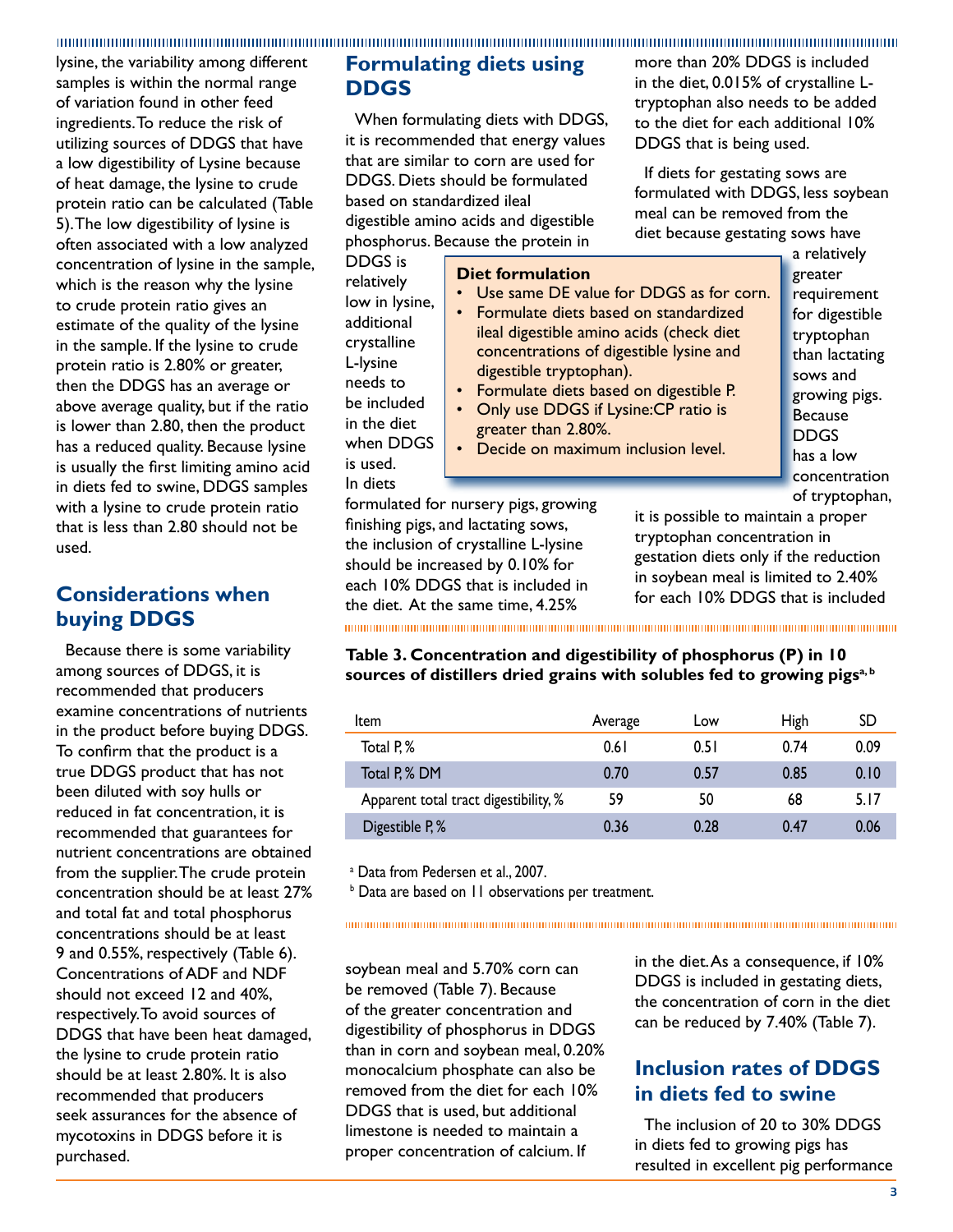### **Table 4. Concentration and digestibility of crude protein and amino acids in 36 samples of distillers dried grains with solubles (DDGS) fed to growing pigsa, b**

| Item                      | Concentration in DDGS, % |      | Standardized ileal digestibility, % |      |         |      |             |           |
|---------------------------|--------------------------|------|-------------------------------------|------|---------|------|-------------|-----------|
|                           | Average                  | Low  | <b>High</b>                         | SD   | Average | Low  | <b>High</b> | <b>SD</b> |
| Crude protein             | 27.5                     | 24.1 | 30.9                                | 1.8  | 72.8    | 63.5 | 84.3        | 5.33      |
| Indispensable amino acids |                          |      |                                     |      |         |      |             |           |
| Arginine                  | 1.16                     | 0.95 | .4                                  | 0.10 | 81.1    | 74.I | 92.0        | 5.18      |
| <b>Histidine</b>          | 0.72                     | 0.56 | 0.84                                | 0.07 | 77.4    | 70.0 | 85.0        | 4.58      |
| Isoleucine                | 1.01                     | 0.87 | 1.31                                | 0.09 | 75.2    | 66.5 | 82.6        | 4.77      |
| Leucine                   | 3.17                     | 2.76 | 4.02                                | 0.32 | 83.4    | 75.1 | 90.5        | 3.85      |
| Lysine                    | 0.78                     | 0.54 | 0.99                                | 0.09 | 62.3    | 43.9 | 77.9        | 7.61      |
| Methionine                | 0.55                     | 0.46 | 0.71                                | 0.08 | 81.9    | 73.7 | 89.2        | 4.12      |
| Phenylalanine             | 1.34                     | 1.19 | 1.62                                | 0.11 | 80.9    | 73.5 | 87.5        | 3.94      |
| Threonine                 | 1.06                     | 0.89 | 1.71                                | 0.20 | 70.7    | 61.9 | 82.5        | $5.26$    |
| Tryptophan                | 0.21                     | 0.12 | 0.34                                | 0.04 | 69.9    | 54.2 | 80.1        | 6.98      |
| Valine                    | 1.35                     | 1.15 | 1.59                                | 0.11 | 74.5    | 65.8 | 81.9        | 4.72      |
| Dispensable amino acids   |                          |      |                                     |      |         |      |             |           |
| Alanine                   | 1.94                     | 1.58 | 2.79                                | 0.21 | 77.9    | 59.7 | 85.0        | 4.46      |
| Aspartic acid             | 1.83                     | 1.56 | 2.13                                | 0.14 | 68.6    | 59.4 | 75.9        | 4.75      |
| Cysteine                  | 0.53                     | 0.37 | 0.75                                | 0.11 | 73.6    | 65.6 | 80.7        | 4.64      |
| Glutamic acid             | 4.37                     | 3.05 | 6.08                                | 0.68 | 80.4    | 67.4 | 88.3        | 5.48      |
| Glycine                   | 1.02                     | 0.88 | 1.20                                | 0.06 | 63.5    | 46.8 | 87.0        | 10.97     |
| Proline                   | 2.09                     | 1.74 | 2.50                                | 0.16 | 74.4    | 32.0 | 125.9       | 22.12     |
| Serine                    | 1.18                     | 0.94 | 1.45                                | 0.13 | 75.6    | 59.6 | 82.8        | 5.14      |
| <b>Tyrosine</b>           | 1.01                     | 0.83 | 1.31                                | 0.16 | 80.9    | 74.6 | 88.9        | 3.79      |

<sup>a</sup> Data from Stein et al., 2005; Pahm et al., 2006 a and b; Stein et al., 2006; Urriola et al., 2007.

in many experiments (Whitney et al., 2004; DeDecker et al., 2005; Cook et al., 2005; Spencer et al., 2007;

also reduced pig performance has

(Fu et al., 2004;

Table 8). However, reduced feed intake of diets containing DDGS, and therefore, been reported from some experiments Linneen et al., 2006; ...it is recommended that producers calculate the Lysine to crude protein ratio and only use DDGS if this ratio is greater than 2.80%.

Whitney et al., 2006b). The reduced feed intake may have been related to the specific source of DDGS that was used in these experiments or caused by

increased crude protein levels in the DDGS containing diets. It has been shown that sometimes pigs prefer to

> eat diets containing no DDGS rather than diets containing DDGS (Hastad et al., 2005). However, if an acceptable quality of DDGS is used and if diets are carefully formulated using the principles outlined above, producers

will be able to use at least 20% DDGS in diets fed to nursery pigs from 2 weeks post-weaning and to growing and finishing pigs without

experiencing any reduction in pig performance. Greater inclusion rates may be used if a good source of DDGS is available and some producers are successfully using 30 to 35% DDGS in diets fed to growing pigs.

Inclusion of up to 20% DDGS in lactation diets and up to 40% in gestation diets has also been reported to have no effect or a slightly positive effect on reproductive performance of sows (Monegue and Cromwell, 1995; Wilson et al., 2003; Hill et al., 2005). It is, therefore, recommended that DDGS can be included in diets fed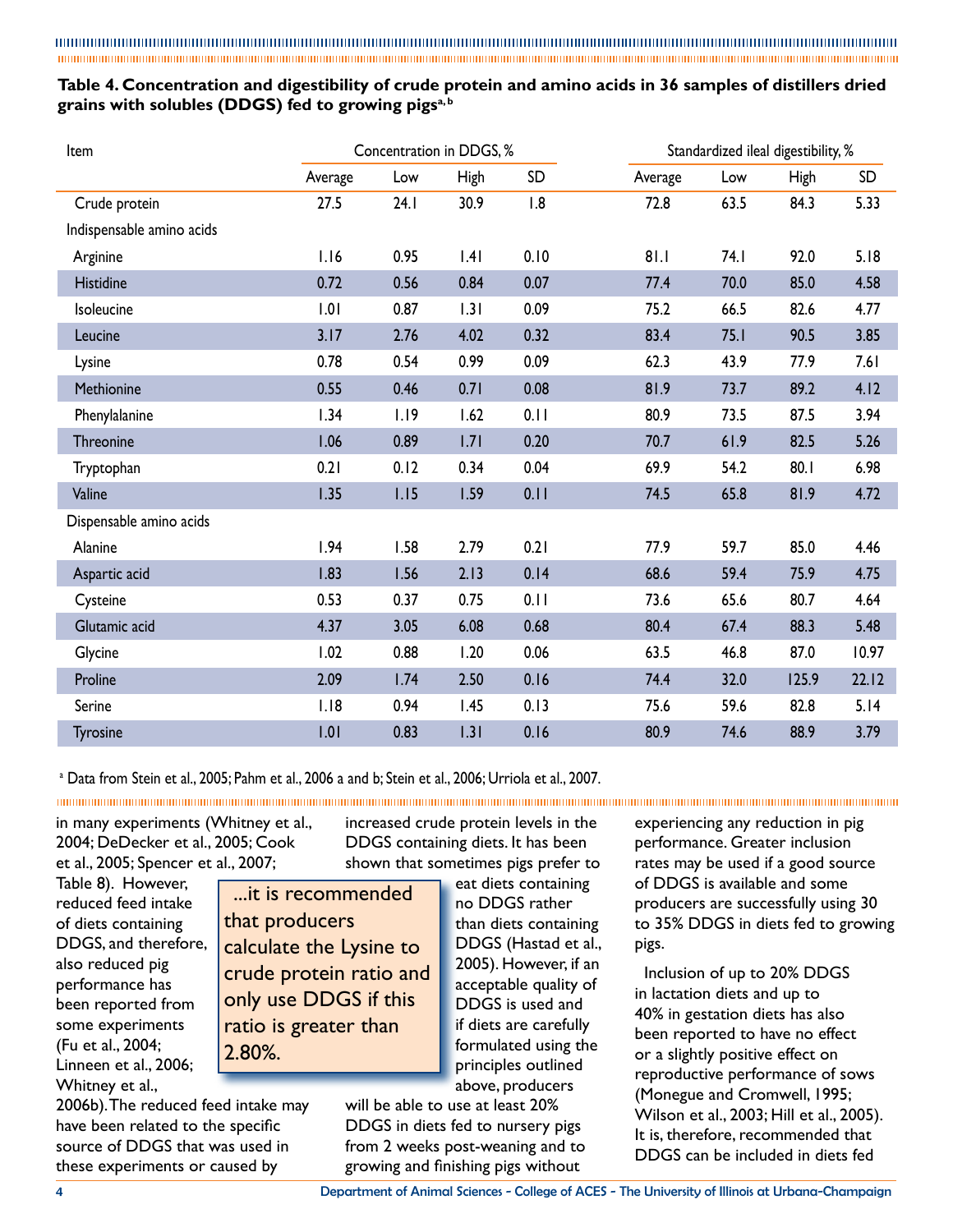#### **Table 5. Concentration, standardized ileal digestibility (SID), and ratio of lysine to crude protein in distillers dried grains with solublesa, b**

| <b>Item</b>      | Average | Low   | <b>High</b> |
|------------------|---------|-------|-------------|
| Crude protein, % | 27.5    | 24. I | 30.9        |
| Lysine, %        | 0.78    | 0.54  | 0.99        |
| SID Lysine, %    | 62.3    | 43.9  | 77.9        |
| SID Lysine, g/kg | 0.50    | 0.27  | 0.70        |
| Lysine:CP,%      | 2.86    | 2.18  | 3.54        |

a Data calculated from Stein et al., 2005; Pahm et al., 2006a and b; Stein et al., 2006; Urriola et al., 2007.

<sup>b</sup> Data are based on in vivo measurement of standardized ileal digestibility of lysine and other amino acids in 36 samples of DDGS.

#### **Table 6. Check list when buying DDGS**

| Item             | Minimum                | Maximum |
|------------------|------------------------|---------|
| Crude protein, % | 27.0                   |         |
| Fat, $%$         | 9.0                    |         |
| Phosphorus, %    | 0.55                   | -       |
| Lysine           | 2.80% of crude protein |         |
| <b>ADF</b>       | -                      | 12.0    |
| <b>NDF</b>       |                        | 40.0    |

to sows at these concentrations. An overview of current recommendations for the inclusion of DDGS in diets fed to swine is presented in Table 9.

## **Other consequences of using DDGS**

The relatively high concentration of fat in DDGS may increase problems with feed bridging in bins and feeders (Table 10). In some cases, therefore, it may be necessary to modify storage and delivery systems if DDGS is used. Diets containing DDGS are also bulkier than diets without DDGS. As a rule of thumb, for each 10% DDGS that is included in the diet, the volume of the diet will increase by approximately 3% compared with a corn-soybean meal diet. This means that if a feed bin has the capacity to

hold 8 ton of a corn-soybean meal diet that same bin will only be able to hold 7.6 ton of feed if 20% DDGS is included in the diet.

The fat in DDGS has a relatively

high concentration of unsaturated fatty acids, which may cause increased belly softness of pigs fed diets containing DDGS (Whitney et al., 2006b). This may become a problem if the finishing diet contains more than 20% DDGS, but not all packers discount pigs with soft bellies. Presently, research is being conducted to investigate possibilities for preventing pork bellies from becoming softer if high concentrations of DDGS are used in the diets.

The inclusion of DDGS in diets fed to nursery and growing pigs may improve intestinal health and reduce problems with ileitis (Whitney et al., 2006a). Many producers, therefore, prefer to have 20% DDGS in all diets fed to these categories of pigs, but research to demonstrate the health benefits of using DDGS has been inconclusive. Increased litter sizes of sows fed diets containing DDGS has also been reported from one experiment, but more research in this area is needed to verify the positive effects of DDGS on litter size.

The environmental impact of including DDGS in diets fed to swine has not been researched. However, the greater digestibility of phosphorus in DDGS than in corn and soybean meal will reduce the need for adding inorganic phosphates

#### **Table 7. Replacement value of 10% distillers dried grains with solubles (DDGS) in diets fed to growing and reproducing swine**

| Item                     | Diet: Gestation diets | All other diets <sup>a</sup> |
|--------------------------|-----------------------|------------------------------|
| Corn                     | $+ 7.40$              | $+ 5.70$                     |
| Soybean meal, 48%        | $\downarrow$ 2.40     | $+4.25$                      |
| Monocalcium Phosphate, % | $+0.22$               | $+0.20$                      |
| Fat                      | $+0.10$               | $+0.05$                      |
| L-Lysine HCL             | 10.03                 | 10.10                        |
| Limestone                | 10.09                 | 10.10                        |

<sup>a</sup> If more than 20% DDGS is used in these diets, 0.015% of crystalline L-tryptophan needs to be included in the diet for each additional 10% DDGS that is used. Alternatively, the additional inclusion of DDGS can substitute corn and soybean meal as shown for gestating sows.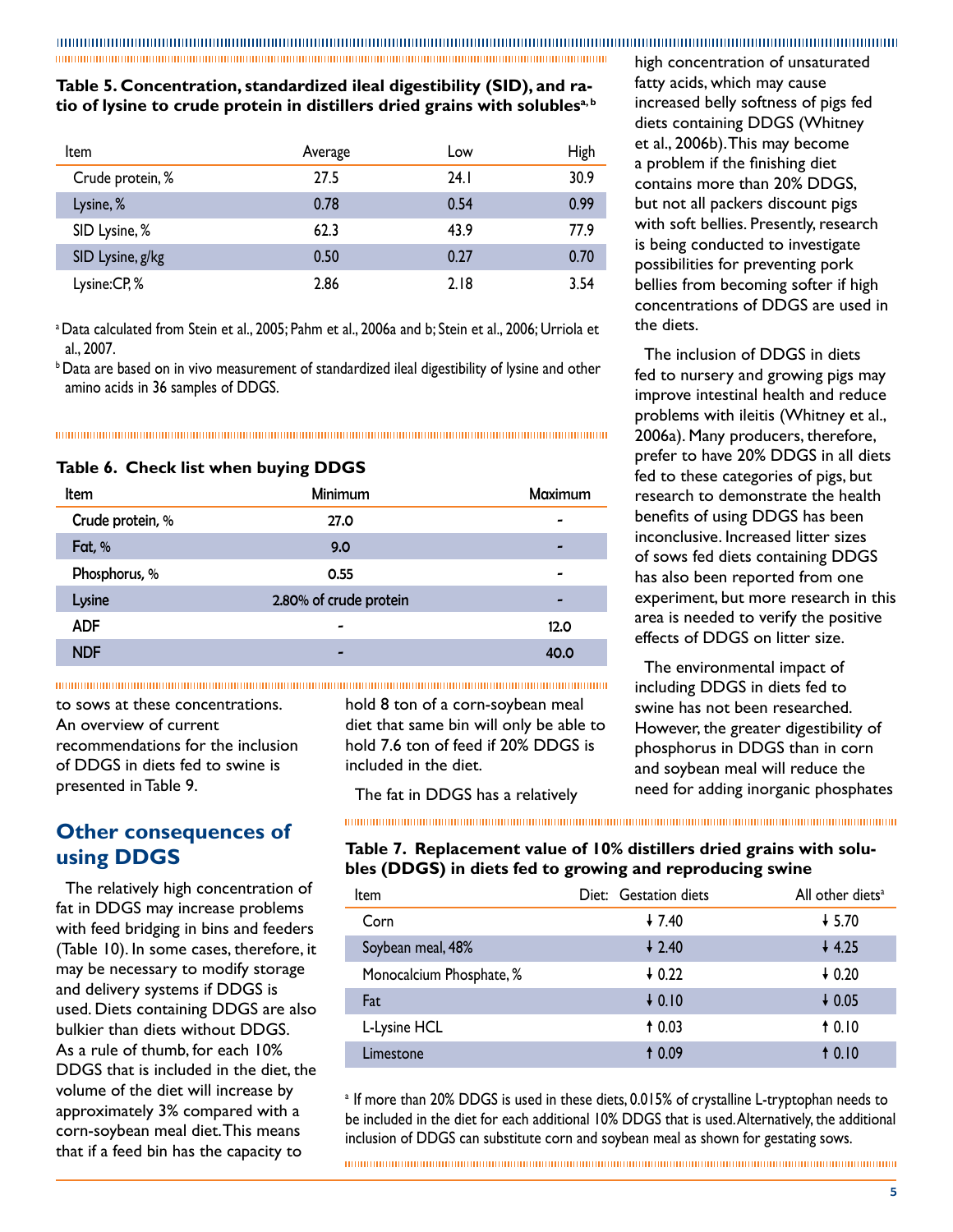## **Table 8. Effects of including up to 20% distillers dried grains with solubles (DDGS) in diets fed to growing-finishing pigs<sup>a</sup>**

| Item                                           |       | <b>DDGS</b> |       | <b>SEM</b> <sup>b</sup> |        | P-Value   |
|------------------------------------------------|-------|-------------|-------|-------------------------|--------|-----------|
|                                                | 0%    | 10%         | 20%   |                         | Linear | Quadratic |
| Initial wt, lb <sup>c</sup>                    | 48.6  | 48.0        | 48.5  | 0.48                    | 0.82   | 0.40      |
| Final wt, lb <sup>c</sup>                      | 273.0 | 281.0       | 274.8 | 2.77                    | 0.77   | 0.23      |
| Average daily gain, lbc                        | 1.96  | 2.05        | 1.98  | 0.02                    | 0.76   | 0.22      |
| Average daily feed intake, lb <sup>c</sup>     | 5.65  | 6.05        | 5.72  | 0.08                    | 0.78   | 0.11      |
| Feed conversion ratio, lb/lbc                  | 2.86  | 2.94        | 2.86  | 0.01                    | 0.94   | 0.32      |
| Hot carcass wt, lb <sup>c</sup>                | 194.3 | 201.8       | 195.1 | 2.54                    | 0.91   | 0.25      |
| Dressing, %                                    | 71.1  | 71.8        | 71.0  | 0.48                    | 0.85   | 0.23      |
| Lean meat, %                                   | 51.30 | 50.15       | 51.17 | 1.20                    | 0.92   | 0.31      |
| Longissimus muscle area, inches <sup>2,c</sup> | 7.22  | 6.97        | 6.92  | 2.48                    | 0.51   | 0.79      |
| Longissimus muscle depth, inches <sup>c</sup>  | 2.39  | 2.33        | 2.27  | 0.24                    | 0.25   | 0.94      |
| 10th rib backfat, inches <sup>c</sup>          | 0.98  | 1.02        | 0.94  | 0.21                    | 0.70   | 0.46      |
| Longissimus muscle marbling                    | 2.17  | 2.13        | 2.29  | 0.40                    | 0.68   | 0.69      |
| Longissimus muscle color score                 | 3.38  | 3.17        | 3.25  | 0.24                    | 0.65   | 0.54      |
| Longissimus muscle, 24 h pH                    | 5.35  | 5.37        | 5.43  | 0.06                    | 0.09   | 0.65      |
| 48-h drip loss, %                              | 4.04  | 4.28        | 3.89  | 0.51                    | 0.84   | 0.61      |
| 7-d purge loss, %                              | 3.22  | 3.29        | 3.23  | 0.44                    | 0.99   | 0.88      |
| Belly thickness, inches <sup>c</sup>           | 53.69 | 52.28       | 47.19 | 4.50                    | 0.01   | 0.18      |
| Adjusted belly firmness score, degrees 4.77    |       | 4.77        | 4.72  | 0.46                    | 0.82   | 0.90      |
| lodine value of belly fat                      | 69.77 | 69.82       | 72.04 | 1.25                    | 0.22   | 0.49      |

a Data from Widmer et al., 2007 (unpublished).

**b** Standard error of the mean.

 $\degree$  One pound (lb) = 454g; one inch = 2.54 cm.

**Table 9. Recommended and maximum inclusion rates of distillers dried grains with solubles (DDGS) in diets fed to different categories of swine**

| Category            | Recommended <sup>a</sup> | Maximum b |
|---------------------|--------------------------|-----------|
| Gestation           | 40                       | 50        |
| Lactation           | 20                       |           |
| Nursery, week 0-2   | 0                        | 20        |
| Nursery, after wk 2 | 20                       | 30        |
| Grower              | 20                       | 35        |
| Early finisher      | 20                       | 35        |
| Late finisher       | 20                       | 20        |

a Recommended inclusion rates are based on a review of experiments in which DDGS was included in diets fed to swine.

b Maximum inclusion rates are the maximum concentrations of DDGS that have been successfully used under field conditions. These inclusion rates are not always based on experiments published in the peer reviewed literature and it may not be possible to successfully use these concentrations of DDGS under all circumstances.

to the diets and the excretion of phosphorus to the manure will be reduced as well. On the other hand, the concentration of nitrogen will increase slightly in diets containing DDGS, which will increase the excretion of DDGS in the manure from the pigs.

#### **Issues to be aware of when buying DDGS and other ethanol co-products**

- Some plants are skimming off fat before drying the DDGS. This gives final products with 4 to 6% fat rather than 10% fat. Lower energy value. Only buy if price is considerably reduced.
- A few plants add soy hulls to DDGS to improve flowability. Will reduce energy concentration and digestibility. Check fiber levels.
- Check quality control plans for mycotoxins.
- Some plants sell DDG rather than DDGS. Better product – less heat damage and higher AA digestibility.
- Some plants sell high protein DDG. Less fat and phosphorus, less fiber, high energy, high protein.
- Many other co-products are or will become available in the future (corn germ, corn germ meal, Glutenol, Energia, corn hulls, etc.).

## **Economics of using DDGS in diets fed to swine**

Because DDGS replaces both corn and soybean meal in diets fed to pigs, the economic value of DDGS depends on the cost of corn and soybean meal. The maximum price that can be paid for DDGS without increasing diet costs with different costs of corn and soybean meal are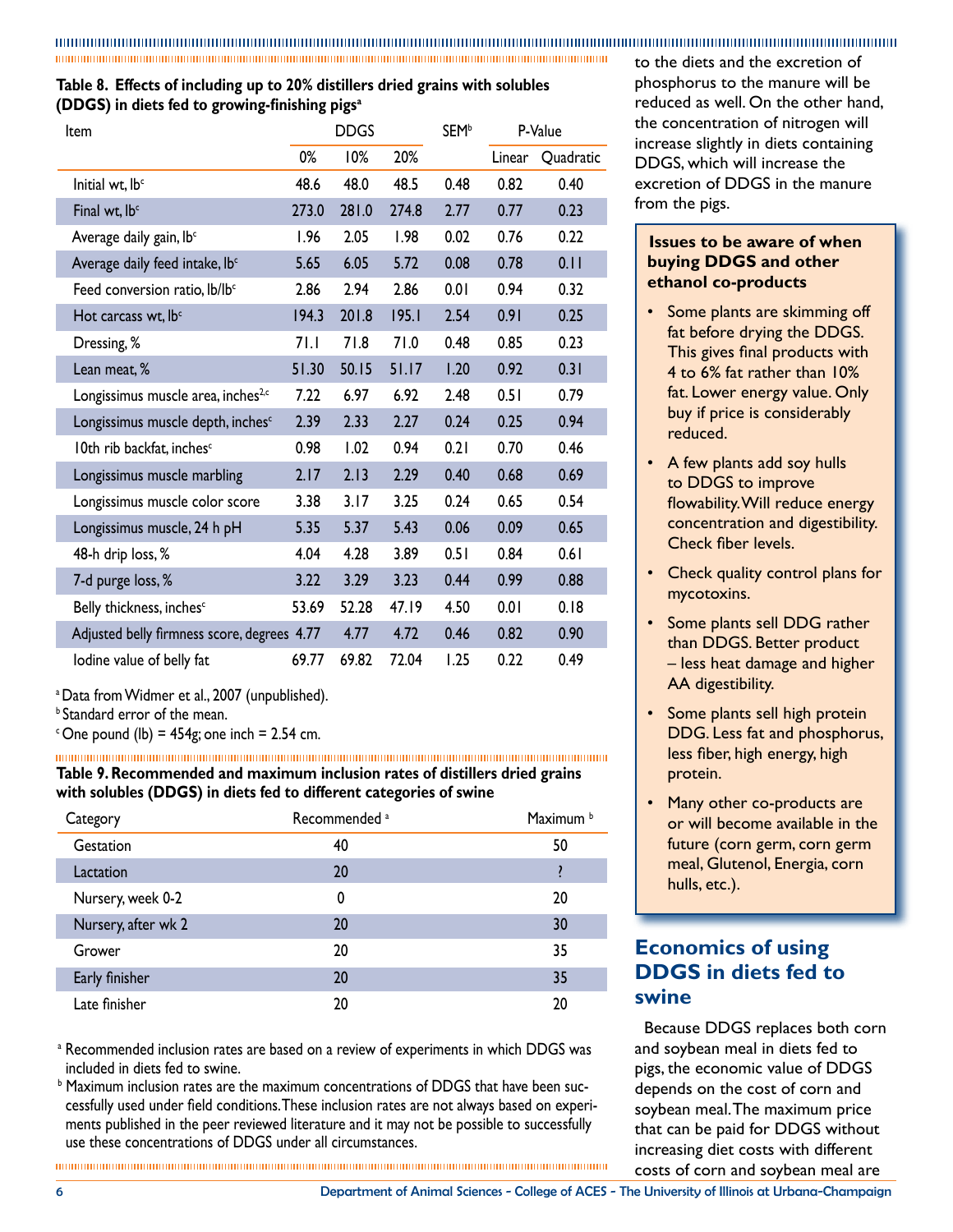|  |  | Table 10. Expected consequences of feeding distillers dried grains with solubles (DDGS) to pigs |
|--|--|-------------------------------------------------------------------------------------------------|
|  |  |                                                                                                 |

| ltem                  | You can expect                                                         |
|-----------------------|------------------------------------------------------------------------|
| Flowability           | May become a problem in bins and feeders                               |
| Diet bulk             | Will increase by approximately 3% for each 10% DDGS in diet            |
| Feed intake           | No effect if good quality DDGS is used                                 |
| Daily live gain       | No effect if good quality DDGS is used                                 |
| Feed conversion       | No effect if good quality DDGS is used                                 |
| Dressing percentage   | May be reduced by up to 0.5 percentage units for each 10% DDGS in diet |
| <b>Belly softness</b> | May become a problem if more than 20% DDGS in finishing diet           |
| Intestinal health     | Some evidence for improvement, more research needed                    |
| Litter size           | May increase if DDGS included in gestating diets, more research needed |
| P excretion           | Will be reduced if diet formulated correctly                           |
| N excretion           | Will increase slightly if diet formulated correctly                    |

presented in Table 11. With constant costs of soybean meal, the maximum price that can be paid for DDGS increases approximately \$9-10 for each \$0.50 per bushel the cost of corn is increased. Likewise, if the price of soybean meal is increased by \$25 per ton, then the price of DDGS can be increased by \$11-12 without increasing diet costs. Before including DDGS in diets fed to swine, producers are advised to make their own calculations based on local prices for corn, soybean meal, and DDGS.

## **Conclusions**

The usage of DDGS in diets fed to swine is rapidly increasing. Many producers are including 20% DDGS in diets fed to all categories of swine. While this level of inclusion is generally recommended, some producers are successfully using greater inclusion rates and it is possible that up to 35% DDGS can be included in diets fed to nursery pigs and growing finishing pigs. However, because of the risk of producing pork with soft bellies, the inclusion of DDGS in finishing diets should be limited to 20% until more research has been conducted to investigate the effects of higher inclusion rates on belly firmness

of pigs. Likewise, it is generally not recommended that DDGS is included in diets fed to nursery pigs during the initial 2 weeks post weaning, but some producers have successfully included up to 20% DDGS in these diets as well. Regardless of the category of pigs being fed and the inclusion level, it is important that diets containing DDGS be carefully formulated based on concentrations of digestible amino acids and digestible phosphorus. Sources of DDGS that have a lysine to crude protein ration that is lower than 2.80 should not be used in diets fed to swine.



**Table 11. Maximum price (\$/ton) that can be paid for distillers dried grains with solubles (DDGS) at different costs of corn and soybean meal (SBM) without increasing cost of complete diet a, b**

|                              |     | Corn, \$/bushel |      |      |  |
|------------------------------|-----|-----------------|------|------|--|
| Soybean meal (47.5%), \$/ton | 2.5 | 3.0             | 3.5  | 4.0  |  |
| 175                          | 109 | ۱۱9             | 128  | 138  |  |
| 200                          | 120 | 130             | 140  | 150  |  |
| 225                          | 131 | ا 4             | 15 I | 16 I |  |

<sup>a</sup> For each combination of costs for corn and soybean meal, the price indicated for DDGS will result in identical diet costs for a corn-soybean meal and a corn-soybean meal-DDGS diet.  $b$  One bushel of corn = 25.45 kg; one ton of soybean meal = 907 kg.